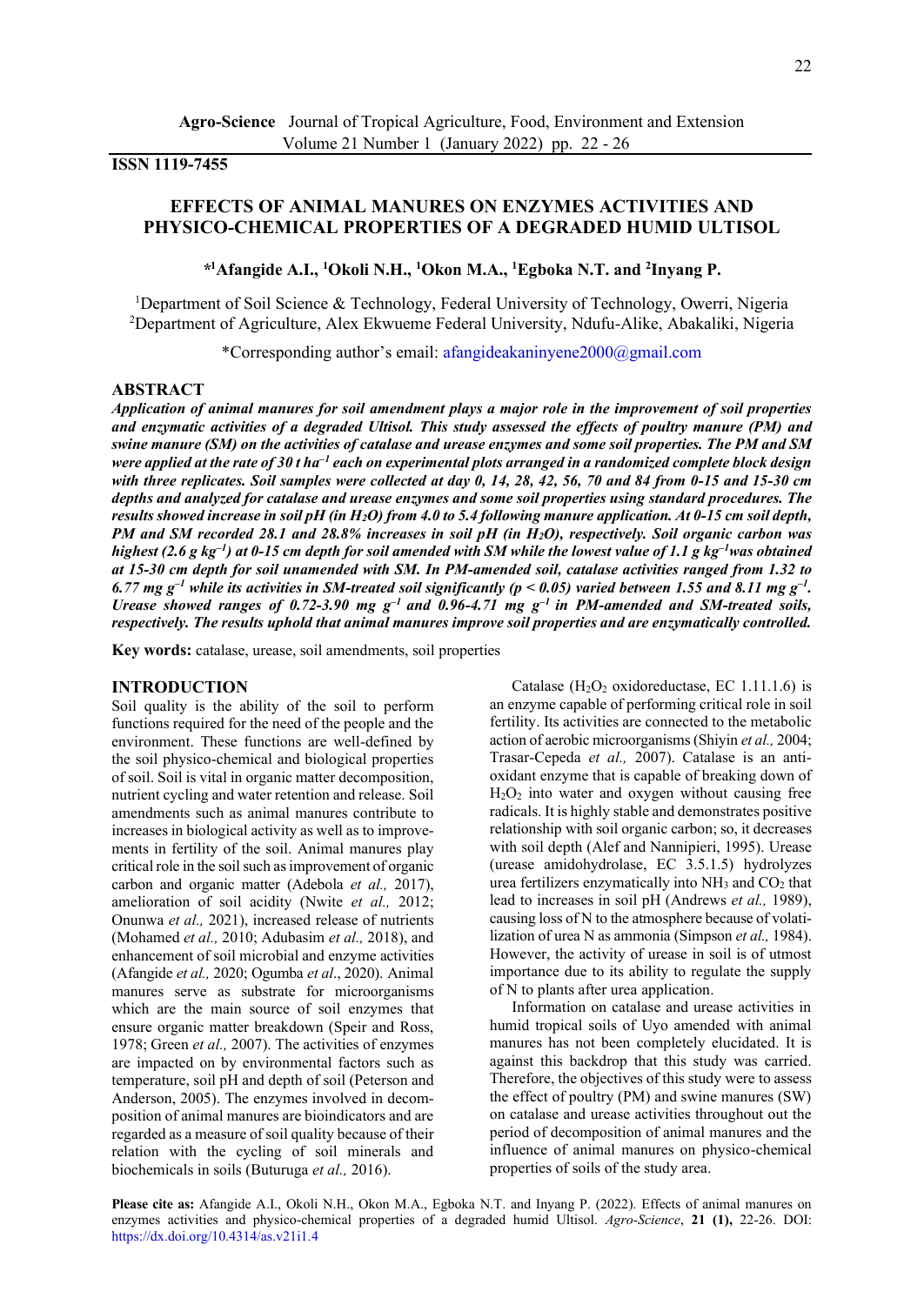## **MATERIALS AND METHODS**

#### **Study Area**

The study was carried out in Uyo, southeastern Nigeria. The area lies between latitude 5° 01′ 05″ and 5° 01′ 10″ N and longitude 7° 59′ 50″ and 7° 59′ 55″ E. The area lies within the humid tropics characterized by high temperature with annual range of 26 to 31°C, while rainfall is averaging between 2000 to 2500 mm. Relative humidity is about 75%. The rainfall pattern is bimodal with peak in July and a short period of dry spell in August known as August break. Degraded Ultisol having no apparent spatial differences in soil properties and has been under cultivation for more than 20 years was used for the study. The soil Typic paleudults derived from coastal plain sand (Orajiaka, 1975).

#### **Field Study**

The experimental field selected for the study was cleared, ploughed, harrowed and mapped out into experimental plots. Each plot size was  $3 \times 3$  m separated by 1 m path arranged in a randomized complete block design with three replicates. The treatments were cured poultry manure (PM) from deep litter broiler pen and swine manure (SM) obtained from the University of Uyo Teaching and Research Farm, Nigeria. The treatments application rate was  $30$  t ha<sup>-1</sup> and the treatments were allowed to decompose for a period of ninety days. Using soil auger and sterilized polyethene bag, soil samples were collected from depths 0-15 cm and 15-30 cm during the decomposition time at day 0, 14, 28, 42, 56, 70 and 84. A total of 12 samples were obtained in every week, summing to a total of 84 samples for enzymatic analyses. Soil samples were also obtained for physico-chemical analyses before treatments were applied on the soil and after 90 days of decomposition of the treatments.

#### **Laboratory Analyses**

The soil samples were air-dried, sieved through a 2 mm sieve and sent to laboratory for analyses. The analyses carried out were particle size distribution as described by Gee and Or (2002); soil pH, measured using glass electrode (Thomas, 1996); organic carbon determined using modified Walkley-Black procedure (Nelson and Sommers, 1996); total nitrogen determined by Macro-Kjedahl method (Bremner, 1996); available phosphorus determined using calorimetric method (Olson and Sommers, 1982); and effective cation exchange capacity and exchangeable acidity, following the procedures described by Thomas (1996). The manures were air-dried and hammermilled to obtain particle less than 1.5 mm in size. Manures were characterized by the method proposed by Kaira and Maynard (1991).

## **Determination of Urease Activity**

A 5 g moist soil sample mixed with 1 ml of toluene in a 50 ml Erlenmeyer flask was allowed to remain for 15 min. (Gu *et al.,* 2009). Then 10 ml of 1% urea solution and 20 ml citrate buffer (pH 6.7) were added, thoroughly mixed, and kept in an incubator

for at 37°C for 24 h. The soil was filtered through Whatman 42 filter paper after it was incubated. The 50 ml test tubes used were filled with 3 ml aliquot and 4 ml sodium phenol and 3 ml sodium hypochlorite were added. After 20 min., the final volume was made to 50 ml using distilled water, the absorbance of the release urease was measured when the colour was developed at room temperature at 578 nm and the result expressed as mg NH<sub>4</sub>-N in Mg  $g^{-1}$  soil.

#### **Determination of Catalase Activity**

A 3-g moist soil sample was measured and added to a 50 ml Erlenmeyer flask, 40 ml of distilled water, 5 ml of 3% hydrogen peroxide  $(H_2O_2)$  and 5 ml of KMnO4 were added. Thereafter, 10 ml phosphate buffer (pH 6.5) were added and shaken for 20 min. with the help of an end-to-end shaker as described by Cohen *et al.* (1970). The reaction was terminated by an addition of 10 ml of  $3NH<sub>2</sub>SO<sub>4</sub>$  after it was shaken. Catalase was measured calorimetrically at 480 nm and the result recorded as mg  $H_2O_2$   $g^{-1}$  of soil.

#### **Statistical Analysis**

Data on urease, catalase and soil physicochemical properties were subjected to analysis of variance using the software package (SAS, 1999). Treatment means that differed significantly at  $p \leq 0.05$  were separated using the Duncan's new multiple range test.

## **RESULTS AND DISCUSSION Manure Characterization**

Table 1 shows chemical characteristics of poultry and swine manures. Poultry manure was higher in pH, organic matter and available phosphorus. Higher level of chemical properties of poultry manure such as pH, available phosphorus, and organic matter may be due to variations in feed given to poultry, mineral supplements and bedding materials. It has been observed that fluctuation in animal diet, age, type, environment and productivity may cause differences in chemical properties of poultry manures (Afangide *et al.,* 2020). Swine manure recorded higher amount of total nitrogen, organic carbon and CN ratio. By this higher CN ratio, the rate of mineralization is expected to be lower in the soil amended with swine manure relative to the soil amended with poultry manure (Azam, 2002; Uzoh *et al.,* 2015). The soil physicochemical properties of the control site and manure amended soil are shown in Tables 2 and 3.

**Table 1:** Some chemical characteristics of the animal manures used for the study

| Properties                           | Poultry | Swine  |
|--------------------------------------|---------|--------|
|                                      | manure  | manure |
| Total nitrogen $(g \text{ kg}^{-1})$ | 44.2    | 52.4   |
| Organic matter (g $kg^{-1}$ )        | 724.3   | 648    |
| Organic carbon $(g \text{ kg}^{-1})$ | 290     | 373    |
| Available phosphorus (mg $kg^{-1}$ ) | 19.2    | 15.0   |
| C/N                                  | 5.3     | 7.8    |
| $pH-H2O$                             | 7.58    | 6.62   |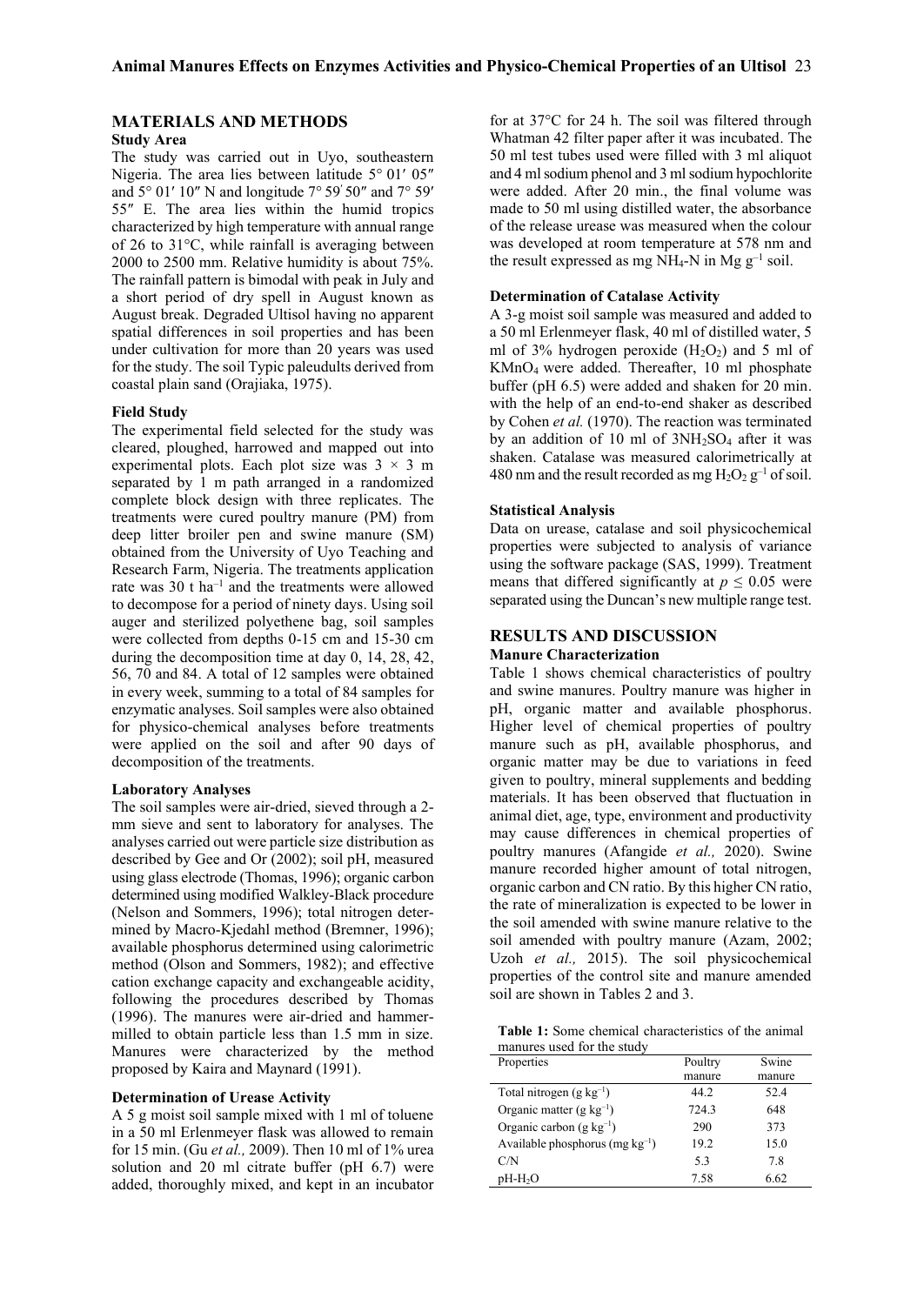|                                                            | $0-15$ cm $P_1$     | 15-30 cm $P_1$   | $0-15$ cm $S_1$    | 15-30 cm $S_1$     |  |
|------------------------------------------------------------|---------------------|------------------|--------------------|--------------------|--|
| Sand $(g \text{ kg}^{-1})$                                 | 862b                | 877a             | 855b               | 852a               |  |
| $Silt(g kg^{-1})$                                          | $52.3 \text{acd}$   | 36.0abc          | 62.0ab             | 49.0abc            |  |
| Clay $(g \ kg^{-1})$                                       | 85.7c               | 87.3bc           | 83.0c              | 99.0a              |  |
| $pH$ in $H_2O$                                             | 4.2c                | 4.1d             | 4.1c               | 4.0c               |  |
| Soil organic carbon, SOC (g $kg^{-1}$ )                    | 1.4 <sub>b</sub>    | 1.1 <sub>b</sub> | 1.3ab              | 1.1 <sub>b</sub>   |  |
| Total Nitrogen, N $(g \ kg^{-1})$                          | 0.1 <sub>bc</sub>   | 0.1cd            | 0.1a               | 0.0cd              |  |
| Available phosphorus, $P$ (mg kg <sup>-1</sup> )           | 43.3 <sub>bcd</sub> | 34.7d            | 42.0 <sub>bc</sub> | 35.0 <sub>ac</sub> |  |
| Effective cation exchange capacity, ECEC (cmol $kg^{-1}$ ) | 10.4c               | 10.2c            | 10.3c              | 9.8 <sub>b</sub>   |  |

**Table 2:** Physico-chemical properties of the soils of the study area before application of animal manure

Mean values with the same letter (s) within the rows are not significantly different from one another at  $p < 0.05$ .

*P<sup>1</sup>* and *S1* represent control soil (untreated) with poultry and swine manures, respectively.

**Table 3:** Physico-chemical properties of the soils of the study area 90 days after application of animal manures

| 15-30 cm $S_2$ |
|----------------|

Mean values with the same letter (s) within the rows are not significantly different from one another at  $p \le 0.05$ .

*P1* and *S1* represent control soil (untreated) with poultry and swine manures, respectively.

Sand, silt and clay contents showed values in the ranges of 840-877, 22.0-62.0 and 83.0-120.0 g kg<sup>-1</sup>, respectively. The dominance of sand-sized particle may be due to abundance of rainfall in the area which promotes erosion menace (Abraham, 2010). Consequently, the increase in clay fractions with soil depth could be attributed to illuviation of clay and its translocation, which is accelerated by increase in runoff impact due to high rainfall (Obi *et al.,* 2009). Soil pH in  $H<sub>2</sub>O$  was generally acidic 4.0-5.4. This can be attributed to acidic nature of the parent material (Ndukwu *et al.,* 2012). Poultry manure treated soil recorded 28.1% increase of soil pH at the 0-15 cm soil depth while swine manure treated soil increased by 28.8% also at 0-15 cm soil depth. Similarly, soil pH of poultry manure amended plots increased by 18.1% at 15-30 cm soil depth while swine manure amended soil recorded 17.9% increase at 15-30 cm soil depth following manure application. Low values of soil pH less than 5.5 may be due to high amount of rainfall in the region which promotes leaching of basic cations from the soil (Uzoho *et al.,* 2007). Some chemical properties of the soil including soil organic carbon, total N, available P and effective cation exchange capacity were low and decreased significantly  $(p < 0.05)$  with increased soil depth. Total N recorded highest value at the 0-15 cm soil depth treated with swine manure. Also, soil organic carbon was highest at the 0-15 cm soil depth amended with swine manure. These may be ascribable to higher level of animal manures on the surface layer soil (Zhijin *et al.,* 2013).

Table 4 shows dynamics of catalase and urease enzymes and their variations across animal manures. Dynamics of catalase activities ranged from 1.32 to  $6.77 \text{ mg g}^{-1}$  in amended soil with poultry manure while its activities in swine manure treated soil varied between  $1.558.11$  mg  $g^{-1}$ . Catalase was highest in the soil at 0-15 cm soil depth at week 2 of decomposition. This may be attributable to higher microbial abundance in the surface layer of the soil since the deepest layers usually have reduced number of microbial cell and subsequently, enzyme level showed decreasing trend. But due to humid rainfall characteristic of the area which promotes high leaching and mineralization of the animal manures, 15-30 cm soil depth recorded a significant increase in enzymes production. Similar observations were made by Chang *et al.* (2007) who reported that catalase production is a function of organic matter level of the soil. Catalase activities were higher in poultry manure treated soil than swine manure treated soil. The increase of catalase may be associated with a decrease in the nitrogen level of poultry manure when compared to swine manure during characterization (Table 1). This in is line with Xia *et al.* (2017) who reported that, increase in nitrogen level of animal manures will lead to a decrease and a negative relationship with catalase activity. Urease ranged from 0.72 to 3.90 mg  $g^{-1}$  in amended soil with poultry manure whereas in soil amended with swine manure, urease varied between 0.96 and 4.71 mg  $g^{-1}$ . The amount of urease was higher in swine manure amended soil when related to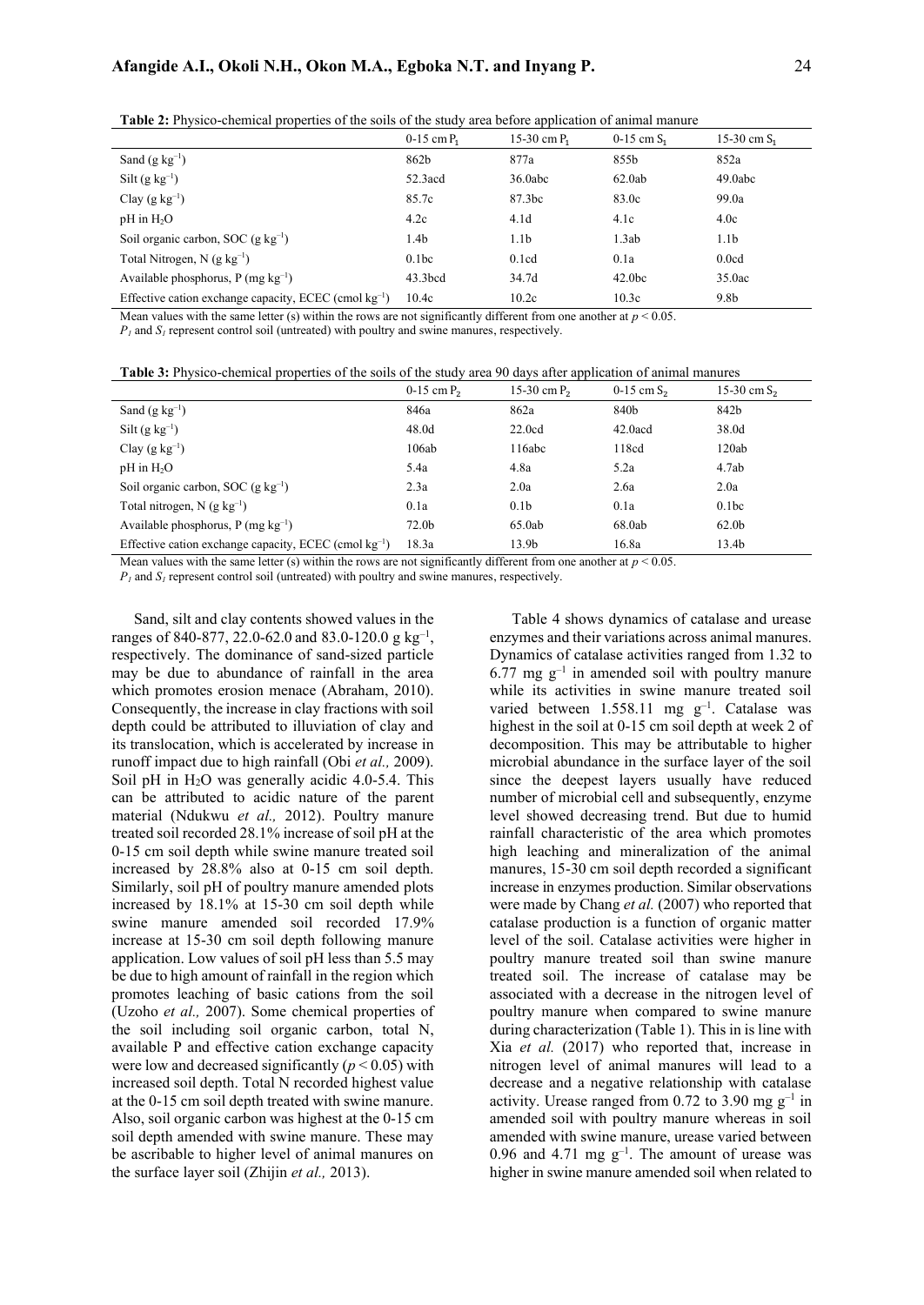| Duration                  | Catalase (mg $g^{-1}$ )     |                   | Urease (mg $g^{-1}$ ) |                   |  |  |  |
|---------------------------|-----------------------------|-------------------|-----------------------|-------------------|--|--|--|
|                           | $0-15$ cm                   | $15-30$ cm        | $0-15$ cm             | 15-30 cm          |  |  |  |
|                           | Poultry manure treated soil |                   |                       |                   |  |  |  |
| Week 0                    | 1.48a                       | 1.32a             | 1.08b                 | 0.72 <sub>b</sub> |  |  |  |
| Week 2                    | 4.42a                       | 1.95 <sub>b</sub> | 2.50a                 | 2.24a             |  |  |  |
| Week 4                    | 3.38b                       | 5.96ab            | 2.15a                 | 2.52ab            |  |  |  |
| Week 6                    | 2.90a                       | 6.77ab            | 2.14a                 | 3.90 <sub>b</sub> |  |  |  |
| Week 8                    | 2.43 <sub>b</sub>           | 3.92ab            | 2.04a                 | 2.51a             |  |  |  |
| Week 10                   | 2.33ab                      | 2.89a             | 1.76 <sub>b</sub>     | 1.97 <sub>b</sub> |  |  |  |
| Week 12                   | 1.88b                       | 2.50ab            | 1.29a                 | 1.21a             |  |  |  |
| Swine manure treated soil |                             |                   |                       |                   |  |  |  |
| Week 0                    | 1.72 <sub>b</sub>           | 1.55 <sub>b</sub> | 1.08a                 | 0.96 <sub>b</sub> |  |  |  |
| Week 2                    | 5.25a                       | 2.10 <sub>b</sub> | 4.05a                 | 1.89b             |  |  |  |
| Week 4                    | 4.26 <sub>b</sub>           | 7.14ab            | 3.07a                 | 4.08a             |  |  |  |
| Week 6                    | 4.04a                       | 8.11ab            | 2.65 <sub>b</sub>     | 4.71a             |  |  |  |
| Week 8                    | 2.61 <sub>b</sub>           | 5.28ab            | 1.53a                 | 2.02a             |  |  |  |
| Week 10                   | 1.82b                       | 2.65 <sub>b</sub> | 1.34a                 | 2.14 <sub>b</sub> |  |  |  |
| Week 12                   | 1.79b                       | 3.00ab            | 1.16a                 | 1.69a             |  |  |  |

**Table 4:** Changes in catalase and urease activity in topsoil and subsoil treated with poultry and swine manures

Mean values with the same letter (s) within the rows are not significantly different from one another at 5% probability level

poultry manure amended soil. The observed increase may be largely due to high amount of N in pig manure than poultry manure (see Table 1), since increase in N often leads to increase in urease activity (Kilzilkaya and Elberli, 2008).

### **CONCLUSION**

This research showed that animal manures improved some chemical properties of the soil such as pH, organic carbon and total nitrogen were improved after manure application. There was elevated amount of catalase and urease activities at the second week of manure decomposition (14 days after application) of poultry and swine manures while sub-surface layer of the soil produced the highest amount of catalase and urease at the sixth week of decomposition (42 days after application) of the manures. Urease activity was highest in swine manure amended soil whereas catalase activity was highest in poultry manure amended soil. Based on this finding it is better to allow animal manures to decompose at least two weeks prior to planting of crops.

#### **REFERENCES**

- Abraham C.M. (2010). *Implications of Gully Development on Agricultural Production in Akwa Ibom State*. A PhD Thesis, Department of Geography and Regional Planning, University of Uyo, Akwa Ibom State, Nigeria
- Adebola A.E., Ewulo B.S. and Arije D.N. (2017). Effects of different animal manures on soil physical and microbial properties. *Appl. Trop. Agric.,* **22 (1),** 128-133
- Adubasim C.V., Igwenagu C.M., Josiah G.O., *et al.* (2018). Substitution of manure source and aerator in nursery media on sandy-loam topsoil and their fertility indices 4 months after formulation. *Int. J. Recycl. Org. Waste Agric.,* **7(4),** 305-312. DOI: 10.1007/s40093-018-0216-8
- Afangide A.I., Ekpe I.I., Okoli N.H. and Egboka N.T. (2020). Dynamics of phosphatase enzymes and microbial properties in a degraded ultisol amended with animal manures. *J. Clean WAS*, **4 (1),** 21-27
- Alef K. and Nannipieri P. (1995). Catalase activity. In: *Methods in Applied Soil Microbiology and Biochemistry* (pp. 362-363). Academic Press, London
- Andrews R.K., Blakeley R.L. and Zerner B. (1989). Urease: A. Nickel (II) metalloenzyme. In: Lancaster J.R. (ed.), *The Bioinorganic Chemistry of Nickel* (pp. 141-166). VCH, New York, USA
- Azam F. (2002). Added nitrogen interaction in the soilplant system: A review. *Pak. J. Agric.,* **1,** 54-59
- Bremner J.M. (1996). Total nitrogen. In: Sparks D.L. (ed.), *Methods of Soil Analysis Part 3: Chemical Methods* (pp. 1085-1122). Soil Science Society of America Book Series, Soil Science Society of America & American Society of Agronomy, Madison, WI
- Buturuga M.D., Stefanic G., Sandoiu D.I. and Badulescu L. (2016). Ecological methods of pedo-enzymatical analysis for soil fertility control. *Rom. Biotechnol.,* **21 (3),** 11471
- Chang E.H., Chung R.S. and Tsai Y.H. (2007). Effect of different application rates of organic fertilizer on soil enzyme activity and microbial population. *J. Soil Sci. Plant Nutr.,* **53,** 132-140
- Cohen D., Dembiec D. and Marcus J. (1970). Measurement of catalase activity in tissue extract. *J. Anim. Biochem.,* **34,** 30-38
- Gee G.W. and Or D. (2002). Particle size distribution. In: Dane, J.H. and Topp G.C. (eds.), *Methods of Soil Analysis Part 4: Physical and Mineralogical Methods*  (pp. 255-293). Soil Science Society of America Book Series No. 5, American Society of Agronomy and Soil Science Society of America, Madison, WI
- Green V.S., Stott J.C., Cruz D.E. and Curi N. (2007). Tillage impacts on soil biological activities and aggregation in a Brazilian cerrado oxisol. *Soil Till. Res.,* **92,** 114-121
- Gu Y., Wang P. and Kong C.H. (2009). Urease, invertase, dehydrogenase and polyphenoloxidase activities in paddy soil influenced by aleopathic rice variety. *Europ. J. Soil Biol.,* **30,** 1-6
- Kaira Y.P. and Maynard D.G. (1991). *Methods Manual for Information and Plant Analysis*. Information Report NOR-X-319E, Northwest Region, Northern Forestry Centre, Edmonta, Alberta. 116 pp.